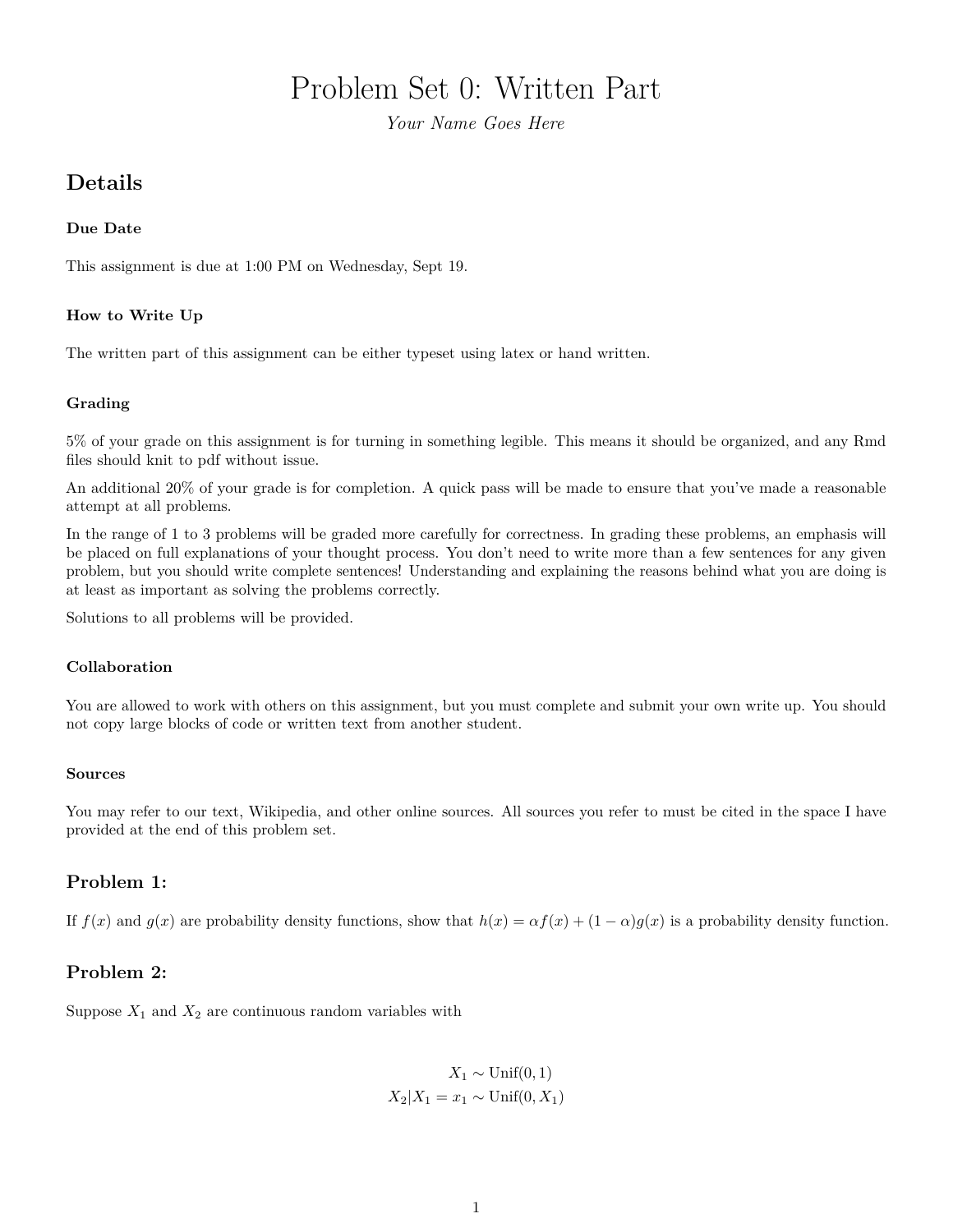- (a) Find the pdf for the joint distribution of  $X_1$  and  $X_2$
- (b) Find the pdf for the marginal distribution of  $X_1$
- **(c) Find the pdf for the marginal distribution of** *X*<sup>2</sup>
- (d) Find the pdf for the conditional distribution of  $X_1|X_2=x_2$
- **(e) Write 1 or 2 sentences explaining how this problem relates to Bayes' Rule**

#### **Problem 3:**

Let *X* be a continuous random variable with density function

$$
f(x) = 2x, \qquad 0 \le x \le 1
$$

**(a) Find** *E*(*X*)

- (b) Find  $E(X^2)$
- (c) Find  $Var(X)$

#### **Problem 4:**

Suppose I have two choices for stocks to invest in. The return for the first stock is modelled as a random variable  $X_1$  with  $E(X_1) = \mu_1 = 1$  and  $Var(X_1) = \sigma_1^2 = 0.1$ ; similarly, the return for the second stock is modelled as a random variable  $X_2$  with  $E(X_2) = \mu_2 = 0.8$  and  $Var(X_2) = \sigma_2^2 = 0.12$ . Additionally, suppose that the correlation between  $X_1$  and  $X_2$  as  $Cor(X_1, X_2) = -0.8$ .

Recall that if  $X_1$  and  $X_2$  are random variables, then

$$
Var(X_1 + X_2) = Var(X_1) + Var(X_2) + 2Cov(X_1, X_2)
$$

Additionally,  $Cor(X_1, X_2) = \frac{Cov(X_1, X_2)}{[Var(X_1)Var(X_2)]^{0.5}}$ .

**(a) If you could invest in only one of the stocks, which would you choose and why?**

**(b) Suppose you invest half of your money in the first stock and half of your money in the second stock.** Define  $Y = 0.5X_1 + 0.5X_2$  to be the return for this strategy. Find the expected return for your investment **and the variance of the return.**

**(c) If the proportion invested in the first stock is** *π* = 0*.*8 **and the proportion invested in the second stock is**  $(1 - \pi) = 0.2$ , what is the expected return and the variance of the return?

**(d) Find an expression for the expected return as a function of the proportion invested in the first stock,** *π***.**

**(e) Find an expression for the variance of the return as a function of the proportion invested in the first** stock,  $\pi$ .